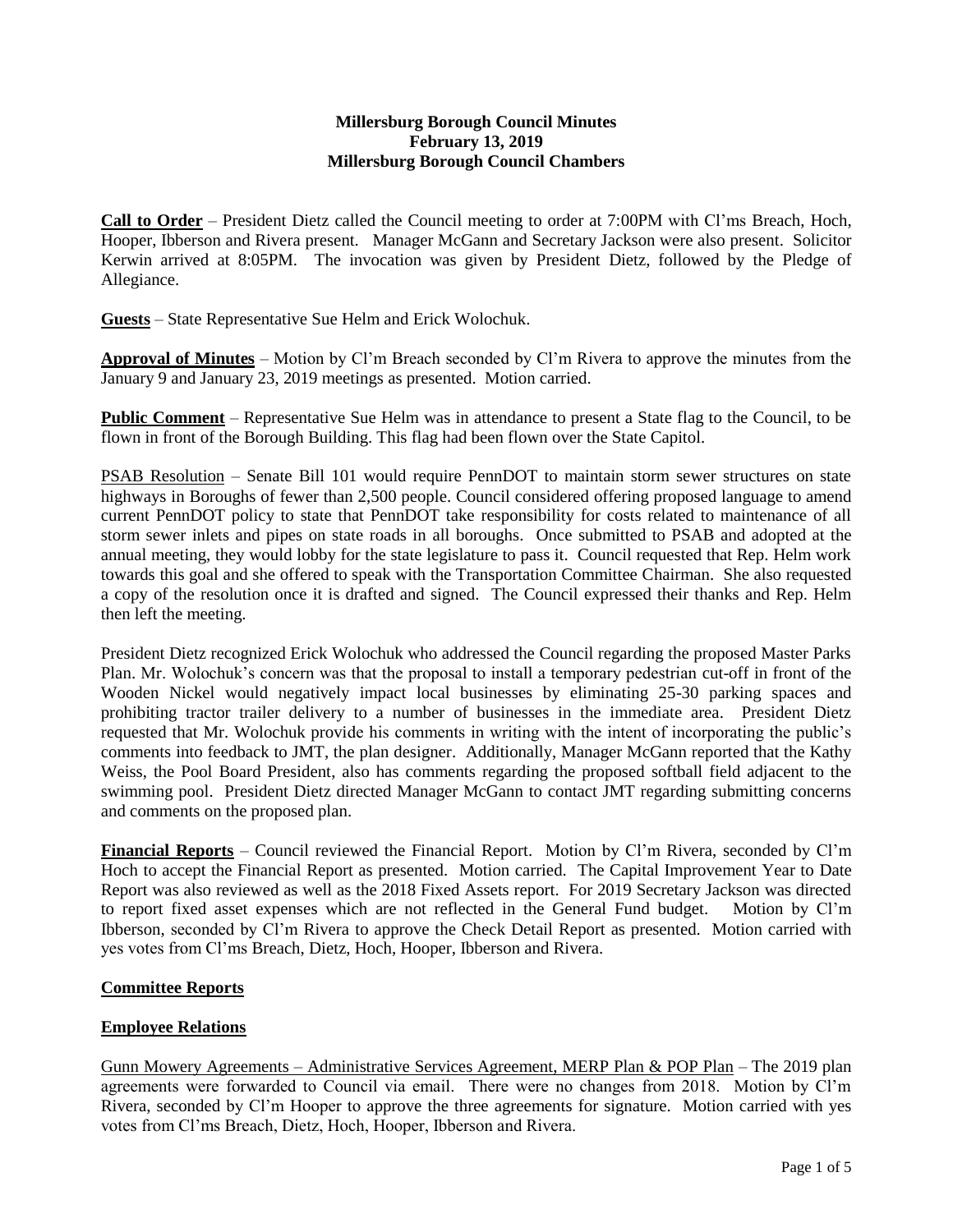Pension Plan Amendments – President Dietz reported that during discussion with PMRS regarding revising the Police pension plan to provide for the DROP, he also gave authorization for PMRS to update the Non-Uniformed Pension plan. The documents will be reviewed at the February Committee meeting.

#### **Finance and Risk Management**

2018 Audit Update – Cl'm Breach reported that JH Williams was here during the last week of January to complete their field work, as well as the single audit on the State Street Storm Sewer Relocation project. Everything went well and they expect to finalize their reports and present them to Council at the June Council meeting.

AEGIS Volunteer Accident Insurance Coverage – Council reviewed the renewal application. Motion by Cl'm Breach, seconded by Cl'm Ibberson to apply for \$10,000 in coverage with a \$250 deductible for \$330. Motion carried with yes votes from Cl'ms Breach, Dietz, Hoch, Hooper, Ibberson and Rivera.

### **Parks and Recreation**

Review of Concession Stand Proposals – Council reviewed a proposal from Cindy Shiffer of Elizabethville to serve home-made ice cream. Council agreed to have Manager McGann invite her to attend the February Committee meeting to discuss the proposal further. President Dietz directed Manager McGann to get quotes for installing a three-bay sink and some type of retro-fit for the front windows and an air conditioning unit.

Gazebo Repairs – The matter was tabled. The proposal from RET Associates will be discussed in further detail at the February Committee meetings.

Facility Use Request – Millersburg High School Baseball – The organization requests the use of the MYO baseball field from March 4 to June 17, 2019 for practices and games. Their certificate of insurance has been received.

Facility Use Request – Healthy Kids Running Series – The organization requests the use of the MYO Park on Sundays from April 7 through May 12, 2019 to hold the children's running series. Their certificate of insurance has been received.

Facility Use Request – Millersburg Little League – The organization requests the use of the Seal Park baseball field from April 13 to October 31, 2019 for practices and games. Their certificate of insurance has been received.

Facility Use Request – Millersburg Girl's Youth Softball – The organization requests the use of the Bradenbuagh Park softball field from March to July 2019 for practices and games. Their certificate of insurance has been received.

Motion by Cl'm Rivera, seconded by Cl'm Breach to approve all four agreements as presented with no user fees. Motion carried.

Hoffman's Outdoor Invoice – Council reviewed the invoice for a chainsaw and three weed eaters, totaling \$1,133.96. Motion by Cl'm Rivera, seconded by Cl'm Hoch to approve paying the invoice as presented. Motion carried with yes votes from Cl'ms Breach, Dietz, Hoch, Hooper, Ibberson and Rivera.

YSM Invoices – Council reviewed three invoices from YSM for work on the MYO Park Renovation project. The invoices total \$11,804.11. Manager McGann proposed paying the invoice using \$10,000 received from the Lorena Lemons TFEC fund with the balance to come out of the DCNR MYO Park Renovations Grant account. Motion by Cl'm Breach, seconded by Cl'm Rivera to pay the invoices as outlined. Motion carried with yes votes from Cl'ms Breach, Dietz, Hoch, Hooper, Ibberson and Rivera.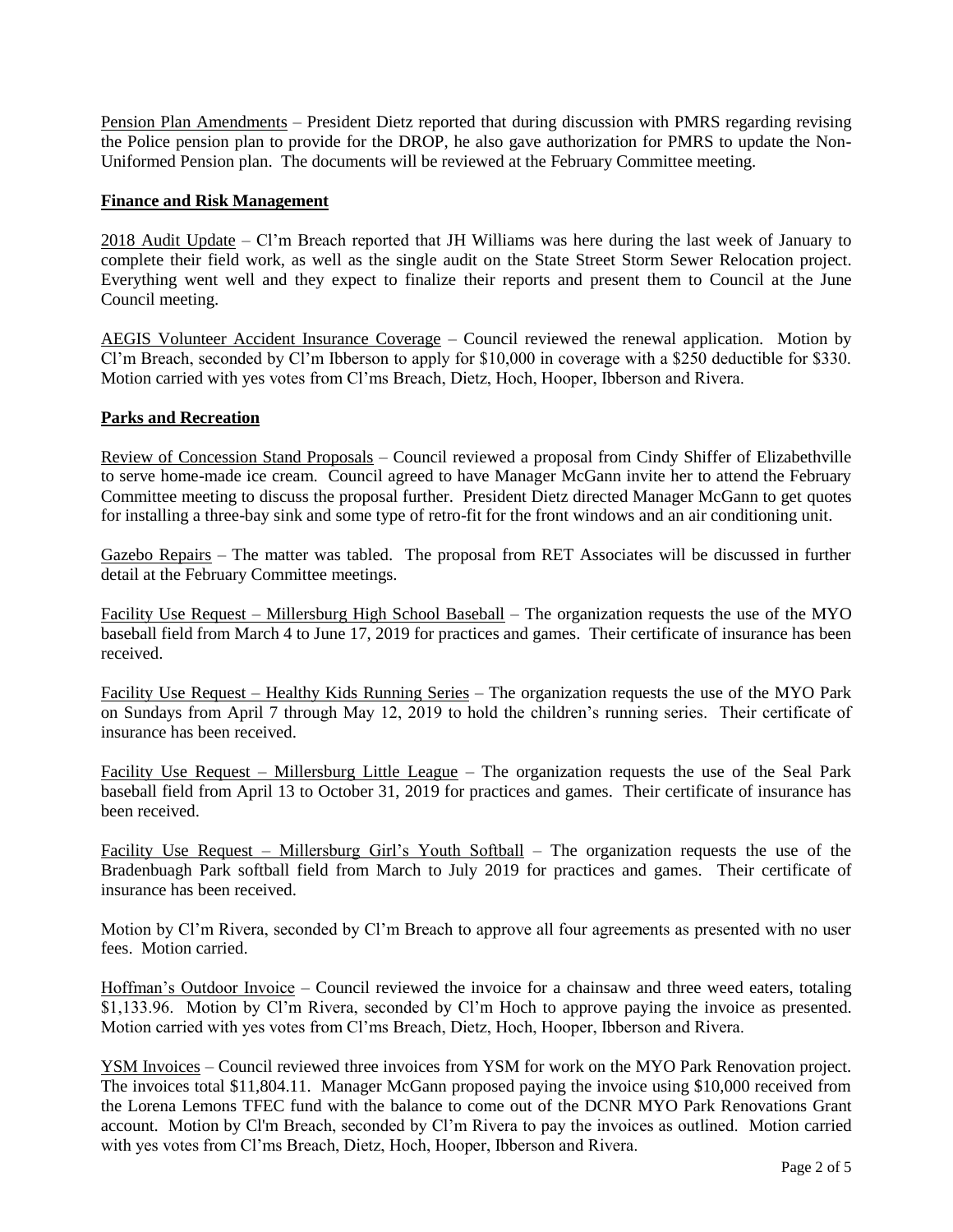Upon Solicitor Kerwin's arrival, President Dietz called an executive session at 8:05PM for Council to discuss legal issues. Solicitor Kerwin left the meeting at the conclusion of the executive session. The meeting was called back into regular session at 8:48PM.

American Arbitration Association Invoice – Motion by Cl'm Rivera, seconded by Cl'm Breach to pay \$150 to the American Arbitration Association and to send the payment to Solicitor Kerwin's office. Motion carried with yes votes from Cl'ms Breach, Dietz, Hoch, Hooper, Ibberson and Rivera.

## **Property**

Riding Mower Purchase – Council reviewed quotes for four different models. Motion by Cl'm Rivera, seconded by Cl'm Hoch to purchase a John Deere 930M Z-Trak from Land Pro for \$8,946. Motion carried with yes votes from Cl'ms Breach, Dietz, Hoch, Hooper, Ibberson and Rivera. Council will review quotes for a lawn vacuum at the February Committee meeting.

### **Public Safety**

Patrol Officer Thomas DeWees II Resignation – Council reviewed a letter of resignation submitted by parttime Officer DeWees. Motion by Cl'm Breach, seconded by Cl'm Ibberson to accept Officer DeWees' resignation. Motion carried. President Dietz directed Manager McGann to send a thank you letter to Mr. DeWees.

Employee Robert Sechler Probation – Council reviewed Cpl. Wise's email to Mayor Ibberson regarding the successful completion of the one year probation period by Mr. Sechler. Motion by Cl'm Ibberson, seconded by Cl'm Hooper to recognize the end of Mr. Sechler's probationary period as of January 15, 2019. Motion carried.

### **Streets**

Brinjac Quote for 2019 Paving Project – Council reviewed the quote for engineering services for the 2019 paving project. Motion by Cl'm Hoch, seconded by Cl'm Rivera to approve accepting Brinjac's quote for \$7,500 for their services for the 2019 paving project. Motion carried with yes votes from Cl'ms Breach, Dietz, Hoch, Hooper, Ibberson and Rivera.

Facility Use Agreement – Cherry Blossom Festival – The organization requests the use of Market Square Park, Veterans Park and the 200 and 300 blocks of Market Street on May 4, 2019 from 5:00AM until 4:00PM for the annual Cherry Blossom Festival. Motion by Cl'm Hoch, seconded by Cl'm Beach to approve the agreement as presented, contingent upon receiving the required certificate of insurance and to waive the user fee. Motion carried.

Legal Notice – Ordinance No. 2-19 Handicapped Parking – Council reviewed the proposed legal notice. Motion by Cl'm Hoch, seconded by Cl'm Ibberson to advertise Borough Ordinance No 2-19 for adoption at the March 13, 2019 Council meeting, one time in the Upper Dauphin Sentinel. Motion carried with yes votes from Cl'ms Breach, Dietz, Hoch, Hooper, Ibberson and Rivera.

### **Economic Development**

Harrisburg/Hershey Visitors Bureau Guide – Cl'm Dietz reported that we received the 2019 guides.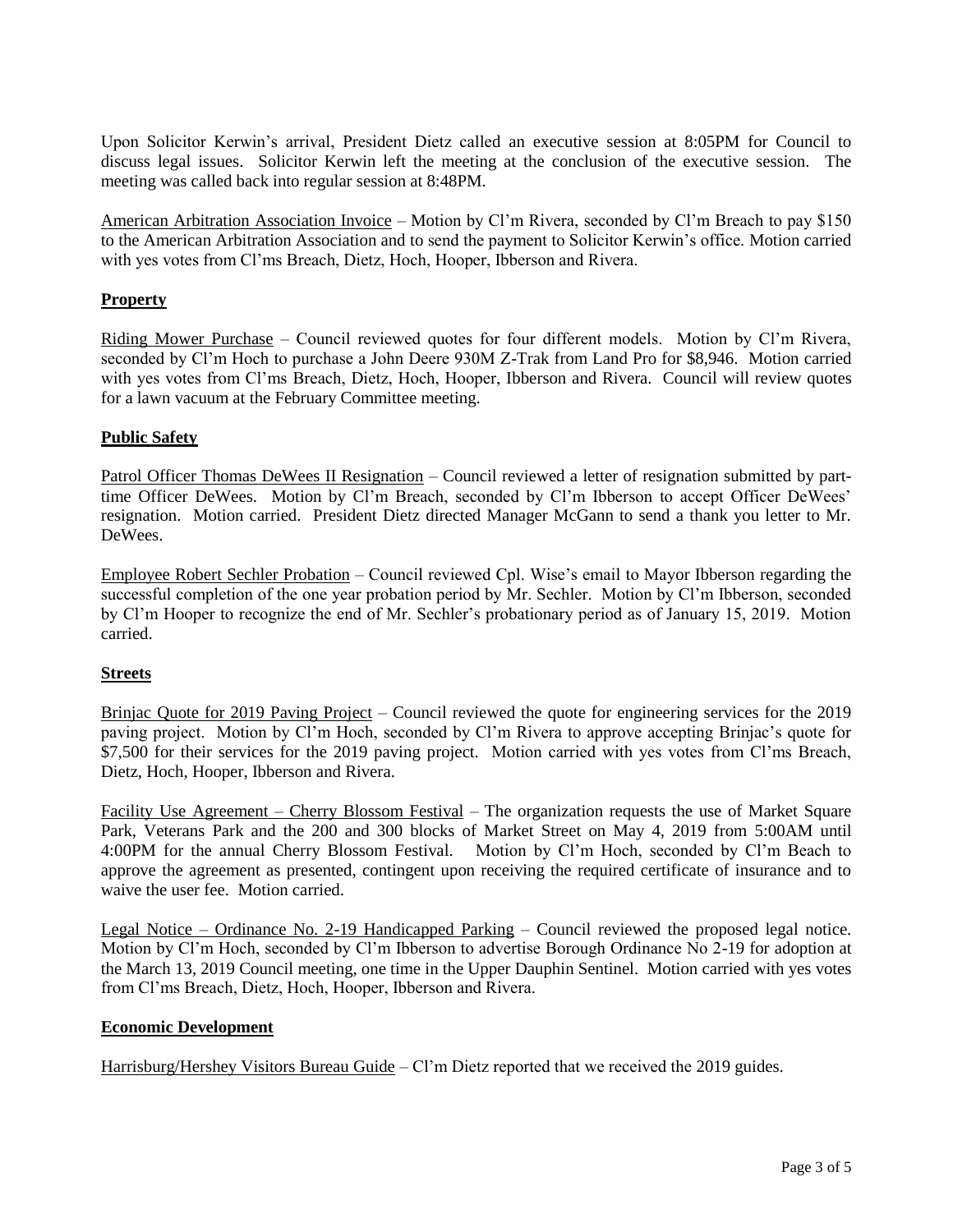**Manager's Report** – Written report provided to all Cl'ms. Manager McGann highlighted that we are enrolled in PA One Call. The Phase II Environmental Study at the former Reamer lot is now underway. KMIT is offering grants of up to \$2,500 for safety improvements. He is getting quotes on an eye wash station as well as personal protective equipment. President Dietz directed McGann to research the availability of a grant through Susquehanna Greenways Partnership to supplement the MYO Park Renovations grant. Discussion was held regarding the deteriorating base of the flagpole in the island. McGann was directed to contact Eagle Ridge regarding quoting masonry repairs to the flagpole base and gazebo flooring repairs.

## **Unfinished Business**

Adoption of Borough Ord. No. 1-19 Police Deferred Retirement Option Program – President Dietz announced that this is on hold.

### **New Business**

Property Maintenance Deputy – A specific list of duties was created for a Property Maintenance Deputy during a recent meeting between Ed Fegley (Commonwealth Code Inspection Services), Cl'm Boyer, Manager McGann and Skip Wingard. Council's priorities were reviewed with Mr. Wingard, who would serve as a volunteer. Motion by Cl'm Hoch, seconded by Cl'm Rivera to deputize Donald "Skip" Wingard as a Code Enforcement Officer for the Property Maintenance Code as a volunteer and to approve the duties description. Motion carried.

2019 UDCOG Dues – Motion by Cl'm Breach, seconded by Cl'm Hoch to pay \$460.26 as invoiced for the Borough's 2019 UDCOG dues. Motion carried with yes votes from Cl'ms Breach, Dietz, Hoch, Hooper, Ibberson and Rivera. President Dietz will serve as the main representative, but others may serve in the rotation.

Display Sales Quote – Manager McGann reviewed the quote with Council. The expense would be fully reimbursed by the Millersburg Lions Club. The quote is for an additional 300 colored LED lights, for \$1,170. Motion by Cl'm Breach, seconded by Cl'm Ibberson to approve the purchase of the lights as presented. Motion carried with yes votes from Cl'ms Breach, Dietz, Hoch, Hooper, Ibberson and Rivera.

PSAB Resolution – Motion by Cl'm Breach, seconded by Cl'm Hoch to draft a Borough resolution to forward to PSAB stating Council's wishes to not state a population restriction for PennDOT to be required to maintain storm sewer inlets and pipes on state roads in boroughs. Motion carried. President Dietz directed Manager McGann to draft the resolution.

Pool Gaming Grant Invoice – Rain Drop Products – Council reviewed the invoice for a splash pad piece for \$331.50. Motion by Cl'm Breach, seconded by Cl'm Rivera to submit the invoice to Dauphin County for payment on behalf of the swimming pool. Motion carried with yes votes from Cl'ms Breach, Dietz, Hoch, Hooper, Ibberson and Rivera.

VFW Gaming Grant Invoice – Sheesley Contracting – The VFW's grant is for ADA improvements and improvements to a walk-in cooler. Council reviewed the invoice for architect plans for \$1,000. Motion by Cl'm Hoch, seconded by Cl'm Rivera to submit the invoice to Dauphin County for payment on behalf of the VFW. Motion carried with yes votes from Cl'ms Breach, Dietz, Hoch, Hooper, Ibberson and Rivera.

**Communications** – All communications were made available to Cl'ms. There was nothing requiring Council action.